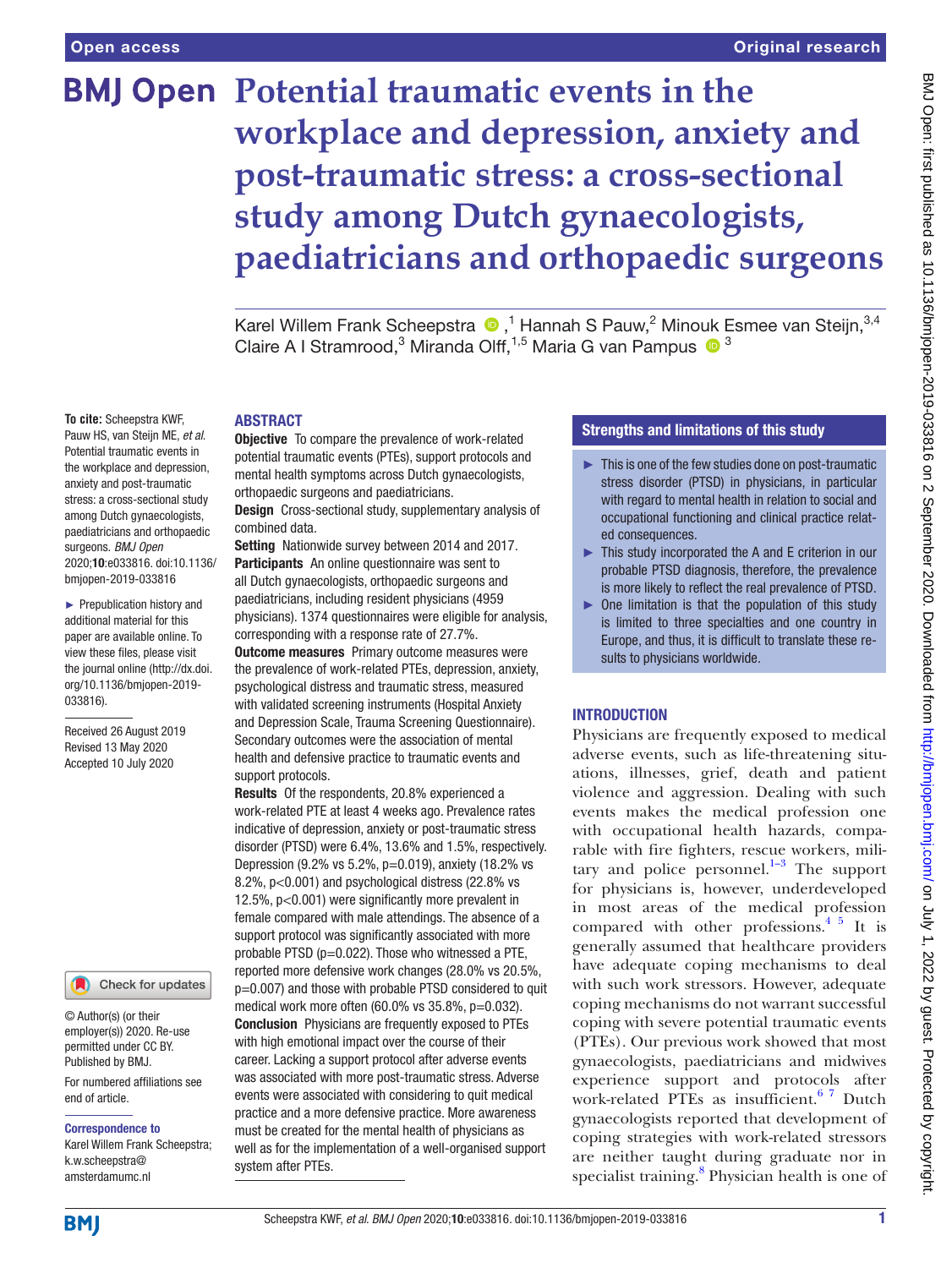the competencies described in the CanMEDS framework used in Dutch medical education.<sup>[9](#page-6-4)</sup> This framework recognises that, to provide optimal patient care, physicians must take responsibility for their own well-being and that of their colleagues. Several hospitals have started peersupport programmes, as this was shown to help physicians dealing with adverse events.<sup>[10](#page-6-5)</sup>

# Depression, anxiety and post-traumatic stress disorder

Major depressive disorder (MDD) is a common affective disorder that is characterised by a depressed mood and/or loss of pleasure.<sup>[11](#page-6-6)</sup> A review on the epidemiology of mental disorders in Europe described a 1-year prevalence of  $6.9\%$  in the general population<sup>[12](#page-6-7)</sup>; the Nemesis-2 study showed a 1-year prevalence of mood disorders of  $3.0\%$  among Dutch citizens with a high income.<sup>13</sup> A meta-analysis on depressive symptoms and MDD among resident physicians showed high prevalence rates  $(20.9\% - 43.2\%)$ .<sup>14</sup> Fewer studies were done on depressive symptoms among medical specialists, showing prevalence rates from  $10.3\%$  to  $28.0\%$ .<sup>15–18</sup> A recent literature review showed that as many as 40 per 100 000 physicians die by suicide each year in the USA, more than double the rate of the general population.<sup>[19](#page-7-3)</sup>

Anxiety disorders include many different disorders, ranging from a specific phobia to a generalised anxiety disorder. The 1-year prevalence for anxiety disorders in the Netherlands is 6.0% among citizens with a high income and  $10.1\%$  among citizens with a low income.<sup>13</sup>

Post-traumatic stress disorder (PTSD) is a highly debilitating disorder that can develop after exposure to a psychotraumatic event[.20](#page-7-4) Symptoms of PTSD include intrusions, avoidance of stimuli related to the trauma, alterations in cognition or mood and hyperarousal. The point prevalence of post-traumatic stress (PTS) symptoms among physicians ranges between  $3.8\%$  and  $15.0$ .<sup>1521-25</sup>

The main objective of this supplementary analysis was to compare the prevalence of PTEs and related mental health disorders between a large group of gynaecologists, paediatricians and orthopaedic surgeons. Additionally, this study investigates PTEs and clinical practice-related consequences. Combining the data of previous work allows us to gain statistical power to explore the association between support protocols and mental health symptoms in a larger group.

# METHODS

# Population and procedure

Each physician received one invitation for an online questionnaire ([online supplementary file 1](https://dx.doi.org/10.1136/bmjopen-2019-033816)) and two reminders over a period of 8 weeks. The questionnaire was sent through Thesistools or Surveymonkey, creating an anonymous (non-traceable) email link. The questionnaire was sent to 1589 gynaecologists, 2160 paediatricians and 1210 orthopaedic surgeons, with a total of 4959 physicians, including residents. The invitation to participate in the questionnaire for the gynaecologists was sent

in 2014, orthopaedic surgeons in 2016 and paediatricians in 2017. This is an additional analysis of combining data of previous work.

The membership databases of the Dutch Society of Obstetrics & Gynaecology, Dutch Society of Orthopaedic Surgeons and the Dutch Society of Paediatricians were used for the invitation. Registration as a medical specialist or resident in one of these societies is obligatory and therefore most Dutch medical specialists in these fields were contacted. These databases contained residents, attending, retired and non-practising physicians.

# Patient and public involvement

Engagement with the described medical societies was vital to ensure participation and a high response rate. The qualitative questions were piloted among several medical specialists of each specific medical specialty.

# **Measurements**

The instruments included the Hospital Anxiety and Depression Scale (HADS) and the Trauma Screening Questionnaire (TSQ) as validated screening instruments. The HADS is a screening instrument for depression and anxiety with 14 items (4-point Likert scale), where the subscales contain seven questions each. The cut-off value of the Dutch version of the depression (HADS-D) and anxiety subscale (HADS-A) is equal to or higher than eight. The total HADS cut-off value for general distress is equal or higher than 12, corresponding to clinically relevant psychological distress; this is a rather non-specific but sensitive measurement to screen for mental disorders.<sup>[26](#page-7-5)</sup> Cut-off scores were used according to these validation studies. The sensitivity and specificity for both HADS-A and HADS-D are approximately 0.80, with Cronbach's alphas for HADS-A from 0.68 to 0.93 (mean 0.83) and for HADS-D from 0.67 to 0.90, in different populations. $27$ 

The TSQ is a 10-item screening instrument for a probable diagnosis of PTSD according to the DSM-IV, with a sensitivity of 0.94 and specificity of 0.56 when using a cut-off of equal to 6 or higher. The Dutch psychometric properties are validated with Cronbach's alphas from 0.71 to  $0.91$ .<sup>28</sup> Only respondents who answered 'yes' to experiencing a work-related traumatic event at least 4 weeks ago were asked to fill out the TSQ.

Additionally, the survey contained questions about demographics, personal experiences, coping and support strategies after adverse events in the workplace. Regarding the latter, multiple-choice options were given as well as an open field where respondents were able to add their individual answers or comment on their experience. These qualitative questions were piloted among several medical specialists of all three medical specialties, to increase face value of the questions. To quantify the number of PTEs and previous PTS symptoms, questions were added based on the criteria of the diagnosis of PTSD in the DSM-IV (questions 22 and 35, [online supplementary file 1\)](https://dx.doi.org/10.1136/bmjopen-2019-033816).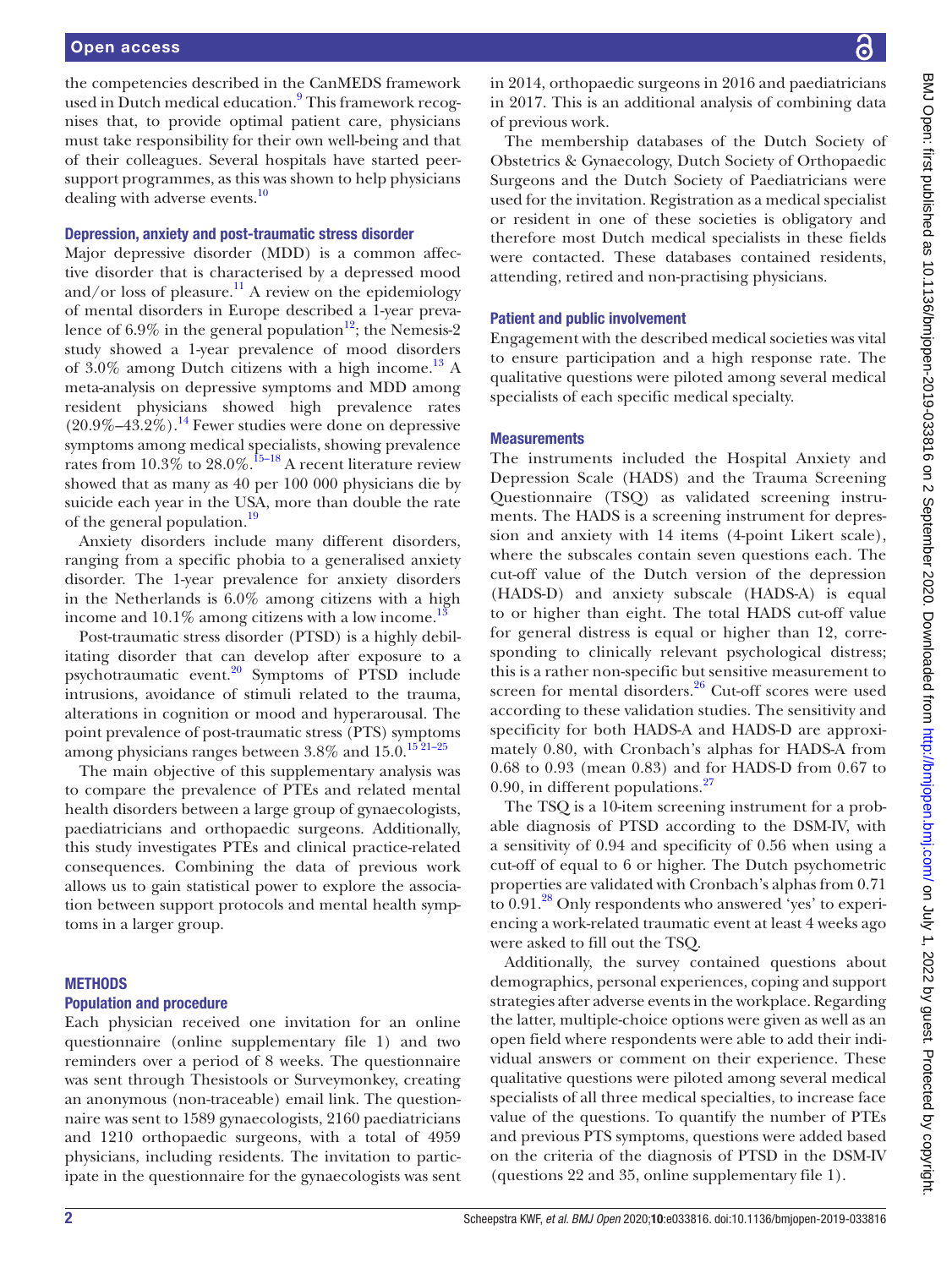<span id="page-2-0"></span>

| Table 1 Respondent characteristics |              |                       |                       |                       |  |  |  |
|------------------------------------|--------------|-----------------------|-----------------------|-----------------------|--|--|--|
|                                    | <b>Total</b> | <b>Gynaecologists</b> | Orthopaedic           | <b>Paediatricians</b> |  |  |  |
|                                    | $(n=4959)$   | $(n=1589)$            | surgeons ( $n=1210$ ) | $(n=2160)$            |  |  |  |
| Response rate                      | 27.7         | 48.9                  | 21.3                  | 29.8                  |  |  |  |
| Gender                             |              |                       |                       |                       |  |  |  |
| Male                               | 44.9         | 34.7                  | 85.6                  | 32.7                  |  |  |  |
| Female                             | 55.1         | 65.3                  | 14.4                  | 67.3                  |  |  |  |
| Position                           |              |                       |                       |                       |  |  |  |
| Resident                           | 23           | 26.9                  | 20.9                  | 18                    |  |  |  |
| Attending physician                | 67.2         | 64.7                  | 62.3                  | 74.9                  |  |  |  |
| Retired                            | 7.1          | 5.4                   | 13.4                  | 5.6                   |  |  |  |
| Non-practising                     | 2.6          | 3                     | 3.4                   | 1.5                   |  |  |  |
| Years in practice                  |              |                       |                       |                       |  |  |  |
| $\leq 5$                           | 12.4         | 14.3                  | 12                    | 9.8                   |  |  |  |
| 10-June                            | 18.6         | 19                    | 19.5                  | 17.3                  |  |  |  |
| 15-November                        | 15.8         | 17.7                  | 14                    | 13.9                  |  |  |  |
| $16 - 20$                          | 14.3         | 11.6                  | 13.4                  | 19.3                  |  |  |  |
| $21 - 25$                          | 12.4         | 12.8                  | 9.2                   | 13.9                  |  |  |  |
| $26 - 30$                          | 11.3         | 9.5                   | 14.4                  | 12                    |  |  |  |
| $>30$                              | 15.1         | 14.7                  | 17.5                  | 13.9                  |  |  |  |
|                                    |              | $\star$               |                       |                       |  |  |  |
| Complaints disciplinary board      | 19.9         | 21                    | 29.8                  | 11.2                  |  |  |  |
| Support protocol                   |              |                       |                       |                       |  |  |  |
| Yes                                | 19.6         | 15.8                  | 18.8                  | 26.3                  |  |  |  |
| No                                 | 42.4         | 52.7                  | 30.1                  | 34.1                  |  |  |  |
| I do not know                      | 38           | 31.4                  | 51                    | 39.5                  |  |  |  |

All values shown as %.

\*2 missing.

# Statistical analysis

Statistical analysis was performed using IBM Statistical Package for the Social Sciences (SPSS) V.22 and JASP V.0.8.5.1. Demographic data and multiple-choice questions were analysed using descriptive statistics and exported as frequency tables and bar charts. Differences in outcomes (in various groups) for categorical variables were tested using either a  $X^2$  test or a Fisher's exact test where applicable. A two-sided p≤0.05 was considered statistically significant. A multivariable logistic regression analysis was performed to estimate the effects of age, work experience, gender and position on the likelihood that participants develop mental health outcomes, a p≤0.05 was considered statistically significant. Multiple testing corrections were not performed.

# **RESULTS**

A total of 1374 questionnaires were collected with a response rate of 27.7%. [Table](#page-2-0) 1 shows the respondents characteristics by specialty.

The majority of the orthopaedic surgeons were male (85.6%) while in the other specialties the majority were female. In all specialties, most of the respondents (62.3%–74.9%) were attending physicians, as seen in [table](#page-2-0) 1. The gender and position distributions were compared with the membership databases of the societies, and for none of the specialties the distribution in the sample was significantly different from the population. The orthopaedic surgeons reported to have had the most complaints at a disciplinary board (29.8%). One hundred and eight (26.3%) paediatricians reported to have a support protocol, whereas only 18.8% of the orthopaedic surgeons and 15.8% of the gynaecologists reported to have a protocol after adverse events.

Outcomes of the HADS and TSQ by specialty are shown in [table](#page-3-0) 2.

Eighty-eight (6.4%) respondents scored above the cutoff value for depression and one hundred and eighty eight (13.6%) respondents scored above the cut-off value for anxiety. Two hundred and thirty-six (17.1%) scored above the cut-off value of the total HADS, corresponding to clinically relevant psychological distress. When comparing specialties, there is no significant difference in depression. However, looking at the prevalence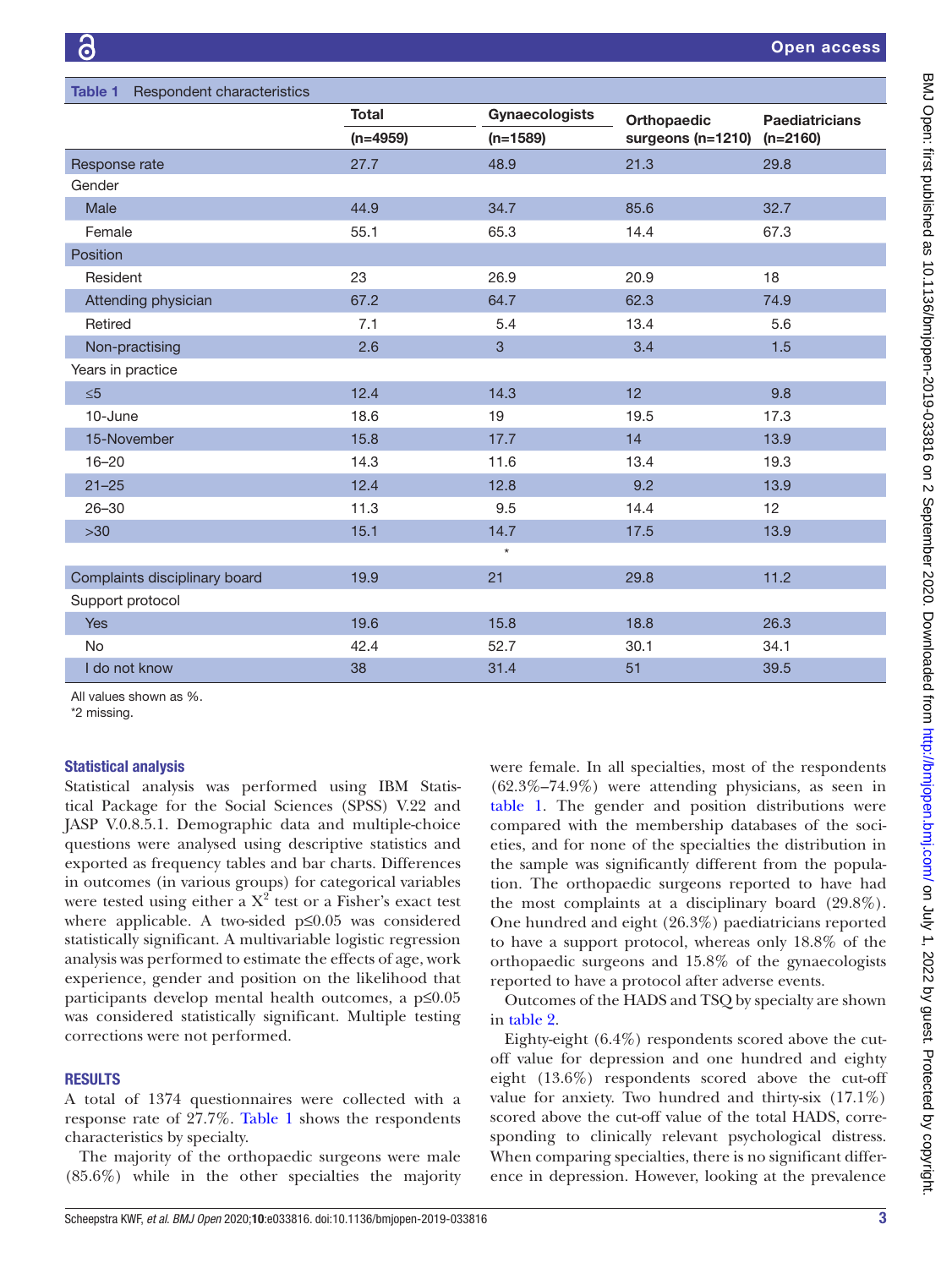# <span id="page-3-0"></span>Table 2 Depression, anxiety, psychological distress and PTSD by specialty

|                        | Total      | <b>Gynaecologists</b> | Orthopaedic<br>surgeons | <b>Paediatricians</b> |  |
|------------------------|------------|-----------------------|-------------------------|-----------------------|--|
|                        | $(n=1374)$ | $(n=672)$             | $(n=292)$               | $(n=410)$             |  |
| Depression             | 6.4        | 6.5                   | 4.8                     | 7.3                   |  |
| Anxiety                | 13.6       | 15.8                  | 8.2                     | 14.1                  |  |
| Psychological distress | 17.1       | 18.2                  | 12                      | 19.3                  |  |
| <b>PTSD</b>            |            |                       |                         |                       |  |
| PTE ≥4 weeks ago       | 20.8       | 12.8                  | 19.5                    | 34.9                  |  |
| PTS symptoms earlier   | 13.4       | 8.2                   | 8.6                     | 25.4                  |  |
| <b>TSQ</b>             | 1.5        | 1.5                   | 0.3                     | 2.2                   |  |

All values shown in % scored above HADS or TSQ cut-off.

HADS, Hospital Anxiety and Depression Scale; PTE, potential traumatic event; PTS, post-traumatic stress; PTSD, post-traumatic stress disorder; TSQ, Trauma Screening Questionnaire.

of anxiety, the orthopaedic surgeons scored significantly lower compared with both gynaecologists (15.8% vs 8.2%,  $\chi^2$ , p<0.01) and paediatricians (14.1% vs 8.2%,  $\chi^2$ , p<0.05). Also psychological distress was significantly lower compared with gynaecologists (18.2% vs 12.0%,  $\chi^2$ , p<0.05) and paediatricians (19.3% vs 12.0%,  $\chi^2$ , p<0.01).

As seen in [table](#page-3-1) 3, no significant difference was found between male and female residents in rates of depression, anxiety and psychological distress. When comparing gender among attendings, the rates of depression (5.2% vs 9.2%, p=0.019), anxiety (8.2% vs 18.2%, p<0.001) and the total HADS  $(12.5.0\% \text{ vs } 22.8\%, \text{ p} < 0.001)$  were significantly higher among female attendings. When comparing among all respondents, the prevalence rates of anxiety  $(10.1\%$  vs  $18.7\%$ ,  $p<0.001$ ) and psychological distress (14.2% vs 22.3%, p<0.001) were significantly higher among female physicians There were no differences in

primary outcomes when comparing residents with attendings. Turning to the results of the logistic regression analysis, there was a significant increase in the prevalence of depression in the groups with more years in practice (OR 2.95, p=0.030, 95% CI 1.11 to 7.80, [online supplementary](https://dx.doi.org/10.1136/bmjopen-2019-033816)  [file 2](https://dx.doi.org/10.1136/bmjopen-2019-033816)), but not with increased age. We found a significant decrease in the prevalence of anxiety with more years in practice (OR 0.33, p=0.001, 95% CI 0.17 to 0.64, [online](https://dx.doi.org/10.1136/bmjopen-2019-033816)  [supplementary file 2\)](https://dx.doi.org/10.1136/bmjopen-2019-033816). The highest rate of respondents with a score above the cut-off value for anxiety were found among physicians with 6–10 years in practice ([online](https://dx.doi.org/10.1136/bmjopen-2019-033816)  [supplementary file 2\)](https://dx.doi.org/10.1136/bmjopen-2019-033816).

# Post-traumatic stress disorder

Two hundred and eighty-six respondents (20.8%) reported having experienced at least one PTE during their work, at least 4 weeks ago, thereby meeting the Diagnostic and

<span id="page-3-1"></span>

| Depression, anxiety and psychological distress by position (resident vs attending) and gender<br>Table 3 |  |                |                   |         |                |         |                               |         |
|----------------------------------------------------------------------------------------------------------|--|----------------|-------------------|---------|----------------|---------|-------------------------------|---------|
|                                                                                                          |  | Total (n=1240) | <b>Depression</b> | P value | <b>Anxiety</b> | P value | <b>Psychological distress</b> | P value |
| Gender                                                                                                   |  |                |                   |         |                |         |                               |         |
| Male                                                                                                     |  | 40.8           | 5.5               | 0.075   | 10.1           | < 0.001 | 14.2                          | < 0.001 |
| Female                                                                                                   |  | 59.2           | 8.2               |         | 18.7           |         | 22.3                          |         |
| Position                                                                                                 |  |                |                   |         |                |         |                               |         |
| Resident                                                                                                 |  | 25.4           | 4.7               | 0.112   | 17.1           | 0.125   | 18.4                          | 0.887   |
| Attending                                                                                                |  | 74.6           | 7.4               |         | 13.6           |         | 18.1                          |         |
| <b>Residents</b>                                                                                         |  |                |                   |         |                |         |                               |         |
| Male                                                                                                     |  | 25.6           | 3.7               | 0.346   | 13.6           | 0.053   | 14.8                          | 0.058   |
| Female                                                                                                   |  | 74.4           | 5.1               |         | 18.3           |         | 19.6                          |         |
| Attending                                                                                                |  |                |                   |         |                |         |                               |         |
| Male                                                                                                     |  | 45.9           | 5.2               | 0.008   | 8.2            | < 0.001 | 12.5                          | < 0.001 |
| Female                                                                                                   |  | 54.1           | 9.2               |         | 18.2           |         | 22.8                          |         |

All values shown as % scored above cut-off HADS.

All differences were analysed using χ2.

Significant differences in bold.

HADS, Hospital Anxiety and Depression Scale.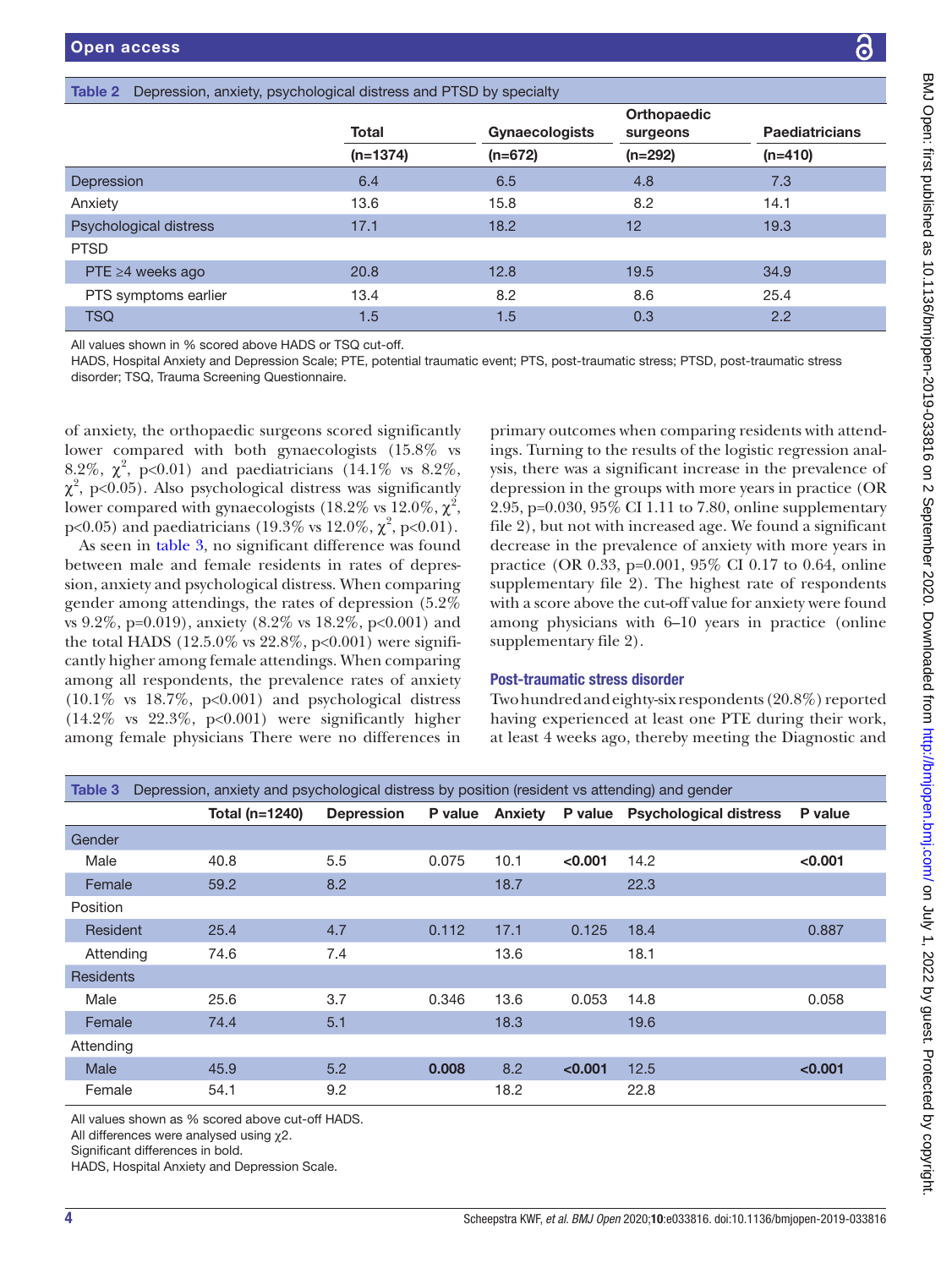<span id="page-4-0"></span>

| Post-traumatic stress outcomes by position (resident vs attending) and gender<br>Table 4 |                |            |         |                     |         |             |         |
|------------------------------------------------------------------------------------------|----------------|------------|---------|---------------------|---------|-------------|---------|
|                                                                                          |                |            |         | <b>PTS symptoms</b> |         |             |         |
|                                                                                          | Total (n=1240) | <b>PTE</b> | P value | <b>Earlier</b>      | P value | <b>PTSD</b> | P value |
| Gender                                                                                   |                |            |         |                     |         |             |         |
| Male                                                                                     | 40.8           | 21.3       | 0.878   | 11.3                | 0.044   | 1.2         | 0.516   |
| Female                                                                                   | 59.2           | 21         |         | 15.3                |         | 1.6         |         |
| Position                                                                                 |                |            |         |                     |         |             |         |
| Resident                                                                                 | 25.4           | 16.8       | 0.03    | 7.9                 | < 0.001 | 0.9         | 0.391   |
| Attending                                                                                | 74.6           | 22.6       |         | 15.6                |         | 1.6         |         |
| <b>Residents</b>                                                                         |                |            |         |                     |         |             |         |
| Male                                                                                     | 25.6           | 21         | 0.245   | 4.9                 | 0.246   | 0           | 0.306   |
| Female                                                                                   | 74.4           | 15.3       |         | 8.9                 |         | 1.3         |         |
| Attending                                                                                |                |            |         |                     |         |             |         |
| <b>Male</b>                                                                              | 45.9           | 21.4       | 0.377   | 12.5                | 0.006   | 1.4         | 0.371   |
| Female                                                                                   | 54.1           | 23.6       |         | 18.2                |         | 1.8         |         |

All values shown as %, PTSD is shown as scored above cut-off TSQ.

All differences were analysed using  $\chi^2$ .

HADS, Hospital Anxiety and Depression Scale; PTE, potential traumatic event; PTS, post-traumatic stress; PTSD, post-traumatic stress disorder; TSQ, Trauma Screening Questionnaire.

Statistical Manual of Mental Disorders, 4th edition (DSM-IV) criterion A and E. Of these respondents, 183 reported recognising PTS symptoms after this event (13.4% of the total group, 64.3% of the potentially traumatised group) and 20 screened positive for probable PTSD (1.5% of the total group, 7.0% of the potentially traumatised group, [table](#page-3-0) 2). Of the paediatricians 34.9% reported having experienced a PTE at least 4 weeks ago. This is significantly higher than the percentages of the gynaecologists (12.8%,  $\chi^2$ , p<0.001) and orthopaedic surgeons (19.5%,  $\chi^2$ , p<0.001), as seen in [table](#page-3-0) 2. When comparing the prevalence of probable PTSD, the paediatricians had a significant higher prevalence compared with the orthopaedic surgeons  $(2.2\% \text{ vs } 0.3\%, \chi^2, \text{p=0.041})$ . Both paediatricians and gynaecologists report to recognise more PTS symptoms.

When comparing gender and position (resident vs attending, [table](#page-4-0) 4), residents are less likely to have experienced a PTE (16.8% vs 22.6%, p=0.030) and thus also report significantly fewer PTS symptoms earlier (7.9% vs 15.6%, p<0.001).

The highest rate of probable PTSD was found among attendings (n=15, 1.6%) compared with three of the residents (0.9%). When comparing gender, male and female physicians report the same number of PTEs, but female physicians are more likely to report earlier PTS symptoms (15.3% vs 11.3%, p=0.044).

Those who witnessed a PTE, reported significantly more defensive work changes after an incident (28.0% vs 20.5%, p=0.007). Respondents who recognised PTS symptoms after an incident considered quitting medical work more often (42.6% vs 29.2%, p=0.029). Those with current probable PTSD significantly considered quitting medical work more often (60.0% vs 35.8%, p=0.032).

When evaluating the presence of a support protocol, this was found not to influence the primary mental health outcomes, except for probable PTSD. Participants who responded that there was no support protocol at their work place after an adverse event, were significantly more likely to report probable PTSD after a PTE (p=0.022).

# **DISCUSSION**

# Depression and anxiety

This additional analysis combined data from previous work to compare the point prevalence rates of probable depression, anxiety, psychological distress, work-related PTE and PTSD among gynaecologists, orthopaedic surgeons and paediatricians. It is part of the Work-related Adverse and Traumatic Events Research and this paper combines the results of previous studies,  $68$  to gain statistical power and show differences between support protocols, specialties, gender and position. Our point prevalence rates of depression (6.4%) and anxiety (13.6%) are high compared with 12-month prevalence rates of mood disorders (3.0%) and anxiety (6.0%) in high income populations in the Netherlands, and compared with European 12-month prevalence rate of anxiety  $(6.4\%)$ .<sup>12</sup> <sup>13</sup> The point prevalence rates in this study are comparable to American 12-month general prevalence rates of depression (6.7%) and anxiety (18.1%).<sup>29 30</sup> This indicates that physicians are more depressed and anxious compared with the general population and the population with high income in the Netherlands. This high prevalence is in line with current literature, where even higher prevalence rates for depression and anxiety were found among medical students, residents and specialists.<sup>14 15 31</sup> One of the relevant findings of this study is the high prevalence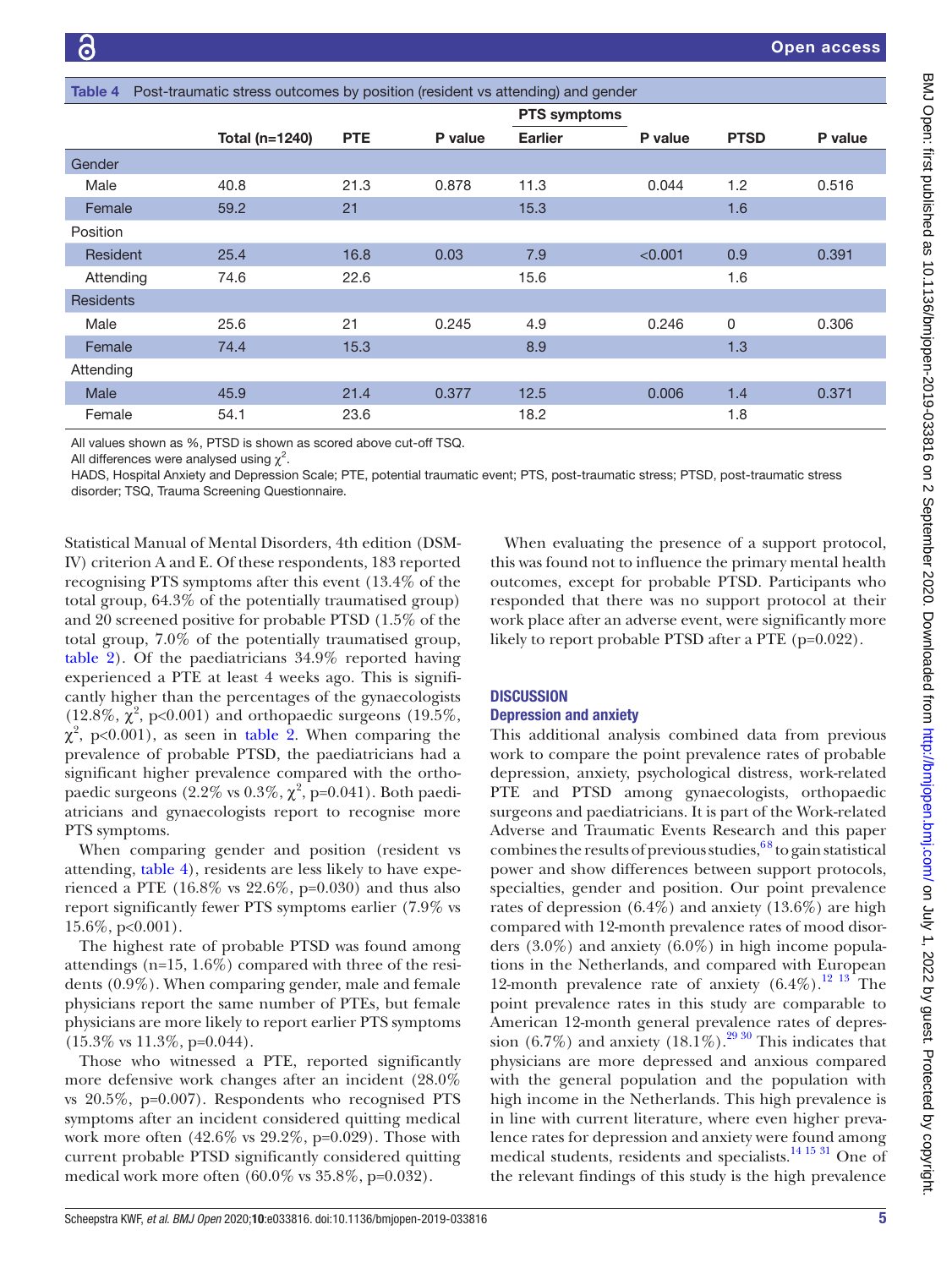of psychological distress (17.6%). Scoring above this cutoff is not specific for one diagnosis, but does indicate a high level of distress and a risk for potential unfit physicians. We found a significant increase in the prevalence of depression corresponding with more years in practice. Furthermore, this study showed a significantly higher prevalence of depression and anxiety among female compared with male attendings. This finding correlates with previous study results, $32$  where prevalence rates for depression and anxiety were higher among British female doctors compared with males. These findings are also in line with epidemiological data on the gender distribution of mood and anxiety disorders in the general population.<sup>12 13</sup> This finding is relevant, because of the feminisation of medical specialties globally, and an increase in female physicians of  $1.0\% - 2.0\%$  each year in the last 10 years in the Netherlands.<sup>33</sup> These results may implicate that a change is needed in support after adverse events, that is sensitive to the increase in women working in the field of medicine.

#### Post-traumatic stress disorder

In this sample, 285 respondents (20.8%) reported to have experienced a PTE that took place longer than 4 weeks ago. This is within the range of the estimated prevalence of second victims of 10.4% and 43.3%, reported by Seys *et al*. [34](#page-7-11) Our prevalence for work-related PTSD (1.5%) is slightly higher, compared with the general Dutch prevalence of PTSD  $(1.2\%)$ .<sup>35</sup> The Dutch prevalence of only work-related PTSD is not known, however, assumed to be lower. Of the potential traumatised respondents, 7.0% screened positive for PTSD, which is comparable to other occupations with mental health hazards, such as police officers after critical police incidents  $(7.0\%)$ .<sup>36</sup>

One of the key findings of this supplementary analysis is that after experiencing a PTE, the absence of a support protocol is significantly associated with more probable PTSD (p=0.022). This once again shows the importance of support protocols and implicates that a well perceived support system may prevent PTS complaints. This survey did, however, not explore the types of support protocols (eg, debriefing vs peer support) in place, as they may differ across hospitals and even within one hospital across specialties. Therefore, nothing can be concluded of the type of support protocol that may help prevent PTS symptoms. However, some form of formalised support may lead to seeking and finding professional help earlier. Studies have shown that the threshold to look for professional mental health as a physician is high. Physicians report a reluctance to seek care, due to barriers such as too little time, fear of losing their medical license and stigma. $37 A$  $37 A$ (semi) compulsory support protocol after a PTE could potentially increase awareness, lower this threshold and guide physicians in need towards professional support or treatment. Debriefing and hospital based peer support have shown useful and effective after PTEs in several small studies.<sup>10 38</sup> Also, this awareness of more workplace support may lead to perceiving adverse events less

psychotraumatic, however, having a support protocol was not correlated with less PTEs.

Of the residents who filled out the TSQ, three screened positive for PTSD (all female respondents). These findings are in line with the known gender distribution, as women are more likely to develop PTSD than men.<sup>[39](#page-7-15)</sup> Other studies found higher prevalence rates of PTSD (ie, Joseph *et al*<sup>[21](#page-7-16)</sup> =15%, Mills and Mills<sup>24</sup> =11.9%, Ruitenburg *et al*<sup>15</sup> =15% and Shi *et al*<sup>[22](#page-7-18)</sup> =3.8%), but they used different (non-) validated screening instruments and methods. None of these screening instruments assessed when the PTE happened (for a diagnosis of PTSD this needs to be at least 4 weeks ago), meaning that their respondents may not meet criterion A of PTSD and could also be suffering from acute stress symptoms. Furthermore, these studies did not assess whether the potential event was work related, so these numbers show general PTSD prevalence rates which are usually higher.

Studies have shown that dysfunctional coping can predict complicated grief and PTSD severity.<sup>[40 41](#page-7-19)</sup> Thus, it is important to educate physicians about coping mechanisms and stress management techniques to prevent adverse mental health conditions.<sup>42</sup> With social support being an important protective factor for  $PTSD<sup>43</sup>$ , the role of educating healthcare professionals to address this problem and support their colleagues in peer-support groups is crucial. $\frac{10}{10}$ 

# Job-related consequences of depression, anxiety, adverse events and PTSD

This study shows that physicians consider quitting their job more often, after having experienced PTS symptoms in the past or currently suffering from probable PTSD. Experiencing a PTE is also associated with more defensive medical practice. When looking at the prevalence of complaints at a disciplinary board, the orthopaedic surgeons reported the most complaints ([table](#page-2-0) 1). This may be due to the higher amount of elective work they do, which usually leads to more dissatisfied patients, compared with emergency work. More complaints were not associated with considering quitting work or increased rates of depression, anxiety or psychological distress.

# **Strengths**

Little research has been done on PTSD in physicians, in particular with regard to mental health in relation to social and occupational functioning and clinical practicerelated consequences. We incorporated the A and E criterion in our probable PTSD diagnosis, therefore, our prevalence is more likely to reflect the real prevalence of PTSD. Also, this study included a large number (n=1374) of physicians, which made it possible to analyse gender, position and age differences. The overall response rate among gynaecologists was high (42.9%), followed by the orthopaedic surgeons (29%) and the paediatricians  $(18.9\%).$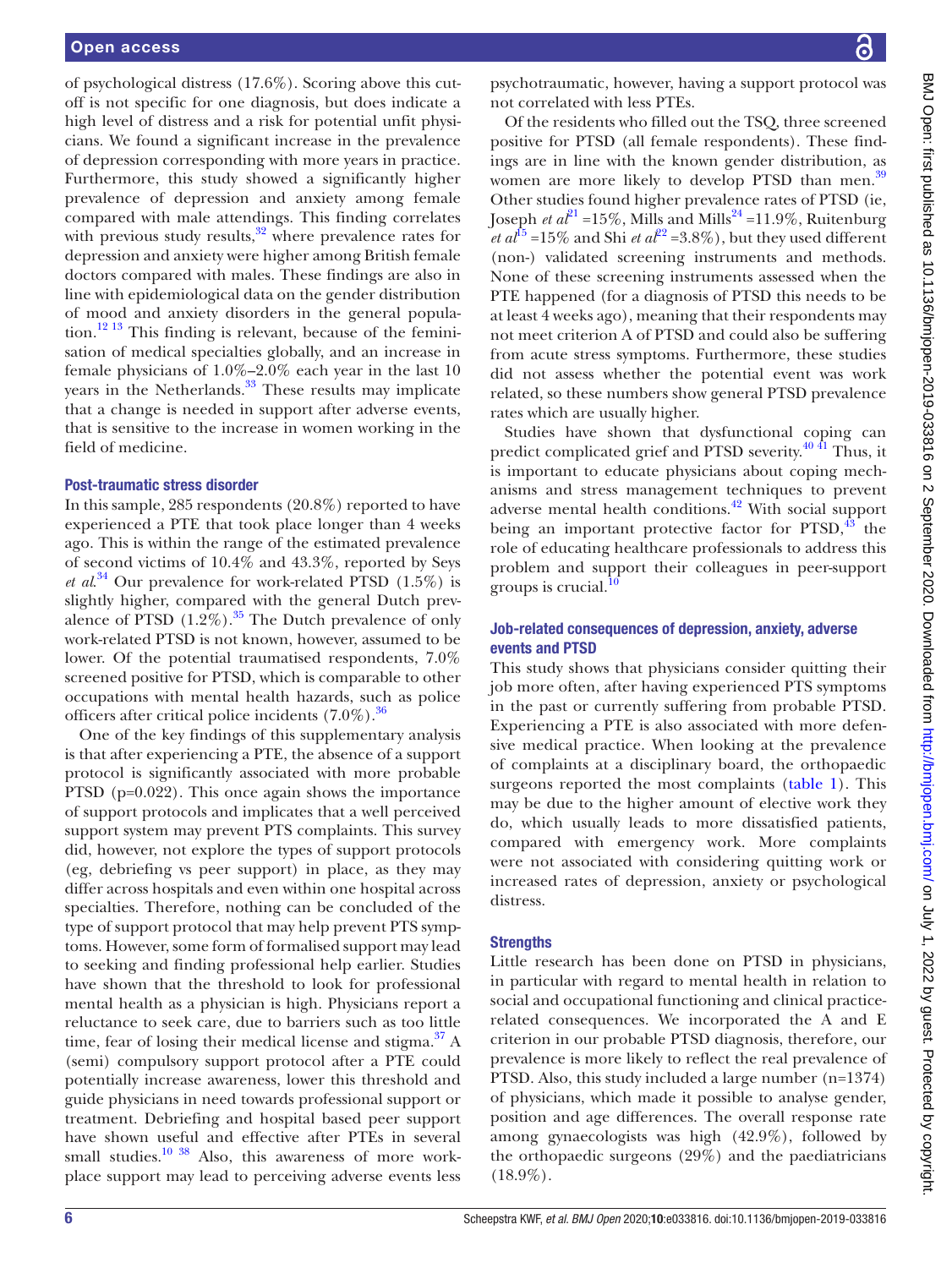# **Limitations**

There are several limitations to this study. The population of this study is limited to three specialties and one country in Europe and thus it is difficult to translate these results to physicians worldwide. However, it is known that working conditions and related stress levels are comparable with the rest of Europe and North America. Also, prevalence rates reported in this study are possibly not comparable to other studies on mental health, as many different samples and measurements are used in mental health studies. Furthermore, avoidance is one of the key symptoms of PTSD and can therefore lead to nonresponse and non-completion of the survey, as it may trigger symptoms of PTSD. Therefore, the prevalence rates found in psychotrauma studies are often an underestimation of the PTSD prevalence. On the other hand, this self-selection bias may also lead to over-representation of physicians with strong opinions. One suggestion to decrease this non-completion bias is to give respondents the opportunity to finish the survey at a later time point and receive a reminder. The overall response rate was 27.7%, which is slightly higher than the average response rate for email surveys  $(25.0\%)^{44}$  and comparable to similar surveys in this field. $45$  Due to the low numbers of PTSD, it was not possible to correlate the type of adverse event with more PTSD. Furthermore, the HADS and TSQ are validated screening instruments, however, they only give an estimate of the prevalence rates of probable disorders as they do not cover all the symptom domains of the disorders. Only the prevalence of PTSD is work related, the numbers for depression and anxiety are general prevalence rates.

# **CONCLUSION**

Physicians are often exposed to PTEs over the course of their career with potentially high emotional impact. The prevalence rates for probable depression (6.4%) and anxiety (13.6%) were higher among physicians, compared with the general population with high income in the Netherlands. The point prevalence of clinical psychological distress was 19.0% and of probable PTSD was 1.5%. Female physicians are significantly more prone to develop depressive and anxiety disorders than their male colleagues. PTEs were associated with more defensive practice and dissatisfaction about work. And importantly, the absence of a support protocol was associated with more probable PTSD. This once again shows the importance of support protocols and implicates that a well-perceived support system, such as peer support and debriefings, may prevent PTS complaints and unfit physicians.

# Author affiliations

<sup>1</sup>Psychiatry, Amsterdam UMC - Locatie AMC, Amsterdam, The Netherlands <sup>2</sup> Faculty of Medicine, Amsterdam UMC - Locatie AMC, Amsterdam, The Netherlands <sup>3</sup>Obstetrics and Gynaecology, OLVG Locatie Oost, Amsterdam, The Netherlands 4 Obstetrics and Gynaecology, Amsterdam UMC - Locatie AMC, Amsterdam, The Netherlands

5 Psychotrauma Research, Arq National Psychotrauma Center, Diemen, North Holland, The Netherlands

Acknowledgements We would like to thank the Dutch Society of Obstetrics & Gynaecology (NVOG), Dutch Society of Orthopaedic Surgeons (NOV), the Dutch Society of Paediatricians (NvK), and their members, for their cooperation in this study.

Contributors KWFS, MEvS, CAIS and MGvP were involved in the design of this study. KWFS and HSP analysed the data and made the first draft. KWFS, HSP, MEvS, CAIS, MO and MGvP were involved in finalising the manuscript.

Funding The authors have not declared a specific grant for this research from any funding agency in the public, commercial or not-for-profit sectors.

Competing interests None declared.

Patient and public involvement Patients and/or the public were not involved in the design, or conduct, or reporting, or dissemination plans of this research.

Patient consent for publication Not required.

Ethics approval This study was exempted from ethical approval by the Medical Research Ethics Committees United (MEC-U), and registered under numbers W17.169 and W18.096.

Provenance and peer review Not commissioned; externally peer reviewed.

Data availability statement Data are available on reasonable request. The data can be made available by the corresponding author on reasonable request and for a well-defined purpose. The request will be discussed in our research group. The data will be de-identified participant data. A statistical analysis plan is available.

Open access This is an open access article distributed in accordance with the Creative Commons Attribution 4.0 Unported (CC BY 4.0) license, which permits others to copy, redistribute, remix, transform and build upon this work for any purpose, provided the original work is properly cited, a link to the licence is given, and indication of whether changes were made. See: [https://creativecommons.org/](https://creativecommons.org/licenses/by/4.0/) [licenses/by/4.0/](https://creativecommons.org/licenses/by/4.0/).

#### ORCID iDs

Karel Willem Frank Scheepstra<http://orcid.org/0000-0003-4970-057X> Maria G van Pampus <http://orcid.org/0000-0002-3020-8908>

# REFERENCES

- <span id="page-6-0"></span>1 Yehuda R, Vermetten E, McFarlane AC, *et al*. Ptsd in the military: special considerations for understanding prevalence, pathophysiology and treatment following deployment. *[Eur J](http://dx.doi.org/10.3402/ejpt.v5.25322)  [Psychotraumatol](http://dx.doi.org/10.3402/ejpt.v5.25322)* 2014;5:25322.
- 2 van der Meer CAI, Bakker A, Schrieken BAL, *et al*. Screening for trauma-related symptoms via a smartphone APP: the validity of smart assessment on your mobile in referred police officers. *[Int J](http://dx.doi.org/10.1002/mpr.1579)  [Methods Psychiatr Res](http://dx.doi.org/10.1002/mpr.1579)* 2017;26.
- 3 Mellotte H, Murphy D, Rafferty L, *et al*. Pathways into mental health care for UK veterans: a qualitative study. *[Eur J Psychotraumatol](http://dx.doi.org/10.1080/20008198.2017.1389207)* 2017;8:1389207.
- <span id="page-6-1"></span>4 Edrees H, Federico F. Supporting clinicians after medical error. *[BMJ](http://dx.doi.org/10.1136/bmj.h1982)* 2015;350:h1982.
- 5 Devi S. Doctors in distress. *Lancet* 2011.
- <span id="page-6-2"></span>6 van Steijn ME, Scheepstra KWF, Yasar G, *et al*. Occupational wellbeing in pediatricians-a survey about work-related posttraumatic stress, depression, and anxiety. *[Eur J Pediatr](http://dx.doi.org/10.1007/s00431-019-03334-7)* 2019;178:681–93.
- 7 Kerkman T, Dijksman LM, Baas MAM, *et al*. Traumatic experiences and the midwifery profession: a cross-sectional study among Dutch midwives. *[J Midwifery Womens Health](http://dx.doi.org/10.1111/jmwh.12946)* 2019;64:435–42.
- <span id="page-6-3"></span>8 Baas MAM, Scheepstra KWF, Stramrood CAI, *et al*. Work-Related adverse events leaving their mark: a cross-sectional study among Dutch gynecologists. *[BMC Psychiatry](http://dx.doi.org/10.1186/s12888-018-1659-1)* 2018;18:73.
- <span id="page-6-4"></span>9 Frank JR, Snell L. Physician competency framework. CanMEDS 2015 physician competency Fram. *Ottawa R Coll Physicians Surg Canada* 2015;2015:1–30.
- <span id="page-6-5"></span>10 YY H, Fix ML, Hevelone ND, *et al*. Physicians' needs in coping with emotional stressors: The case for peer support. *Arch Surg* 2012.
- <span id="page-6-6"></span>11 American Psychiatric Association. Diagnostic and statistical manual of mental disorders: DSM-5. *Am Psychiatr Assoc* 2013;991.
- <span id="page-6-7"></span>12 Alonso J, Angermeyer MC, Bernert S, *et al*. Prevalence of mental disorders in Europe: results from the European study of the epidemiology of mental disorders (ESEMeD) project. *Acta Psychiatr Scand Suppl* 2004;109:21–7.